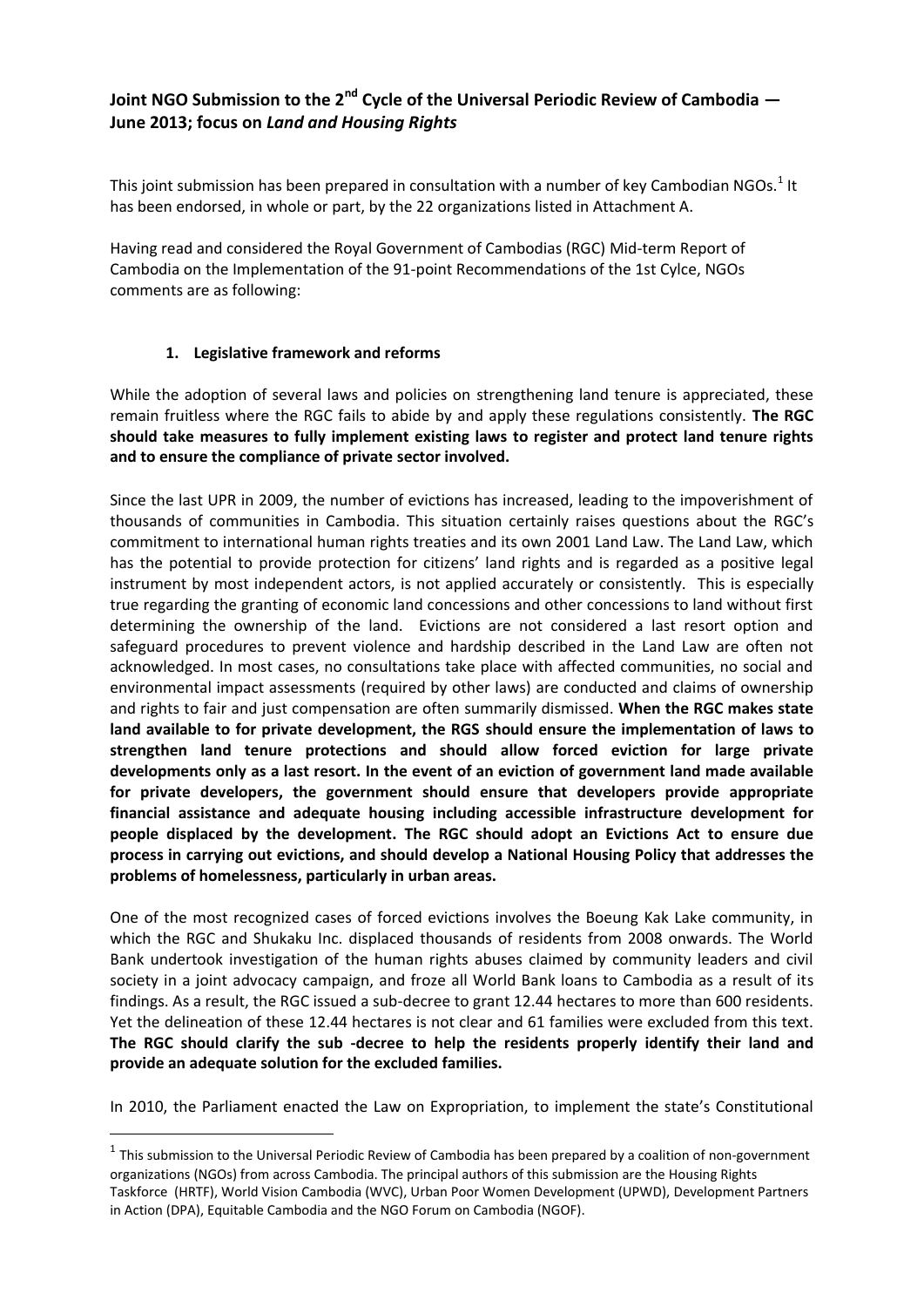power to take land and other immovable properties for public development and infrastructure purposes, where doing so serves a general public interest or national interest need., and where "fair and just compensation" is paid in advance of the taking. While this law does provide basic procedures that must be followed and protections and rights of affected persons to complain about processes as well as levels of compensation, there are many weaknesses in the law. These weaknesses could lead to serious problems in implementation, particularly in determining whether the taking is in the public interest or national interest and whether the compensation is fair and just. The Law on Expropriation, like the Land Law and the Constitution, only extends compensation protections to legal owners and other persons holding rights to the land recognized by law. Often the most vulnerable people affected by development projects do not have legal rights to the land, because authorities consider that the land is as State Public Property under the Land Law and relevant regulations. However, very little work has been done to identify and register state public and private land. A sub decree on State Land Management, promulgated in 2005, has the potential of identifying vacant state public and private land and providing information about what land is classified as State Public Land. However, this sub decree has not been implemented on a broad scale, and affected people have few practical ways to challenge the public state land classification and the denial of compensation for taking the land. While often viewed as "professional squatters," many people evicted from state land are in fact the most vulnerable homeless and landless people in the country and risk becoming subject to serial evictions. **The RGC should carry out a mapping of the housing needs of the country and disseminate information about what land is classified State Public Property, with the view of addressing the increasing needs of the most vulnerable people, particularly those who are at risk of serial eviction.**

In 2010, the RGC adopted a circular concerning temporary settlement on state land, as opposed to permanent ownership or possession with the intent of ownership, which is illegal. The circular is meant to protect illegal settlers by giving them temporary occupation rights and compensation entitlements. While the adoption of the circular is welcomed, the RGC has failed to implement it in practice on a larger scale. **The RGC should implement Circular Nº. 3 on Resolution on Temporary Settlement on Land, which has been illegally occupied in the capital, municipal and urban areas.**

Consultation with Civil Society on draft legal framework is not always conducted and the timeframe given to comment on is insufficient. **The RGC should provide sufficient time to Civil Society to analyze any draft and provide comments to allow meaningful consultation.** 

## **2. Systematic Land Registration**

-

While the RGC is implementing systematic land registration in 15 of Cambodia's 24 provinces and the capital, especially urban areas inhabited by the poor have been excluded from being titled. Areas have been excised from adjudication areas prior to or during the process of survey and demarcation, and land parcels have been left unregistered due to having "unclear status".<sup>2</sup> As a consequence, residents of these areas are prone to eviction. **The RGC should avoid further exclusions: If it is found during the adjudication process that there are overlaps with state land or lands involving dispute, these should be dealt with according to the existing legal process. The decision to grant or withhold land titles should be based on the legal status of the occupant, i.e. whether or not they meet the legal requirements of possession as set out in the Land Law.** 

**The RGC should conduct research into full extent of exclusions: in order to assess how many areas have been excluded from SLR across the country. A database/matrix of all excluded areas should be developed and an analysis conducted of why exclusions occurred, at what stage in the process this happened, and on what grounds. The results of such a study should be made public. The RGC** 

 $^2$  See also Grimsditch et al. (2012). "Access to Land Title in Cambodia. A Study of Systematic land Registration in three Cambodian Provinces and the Capital", The NGO Forum on Cambodia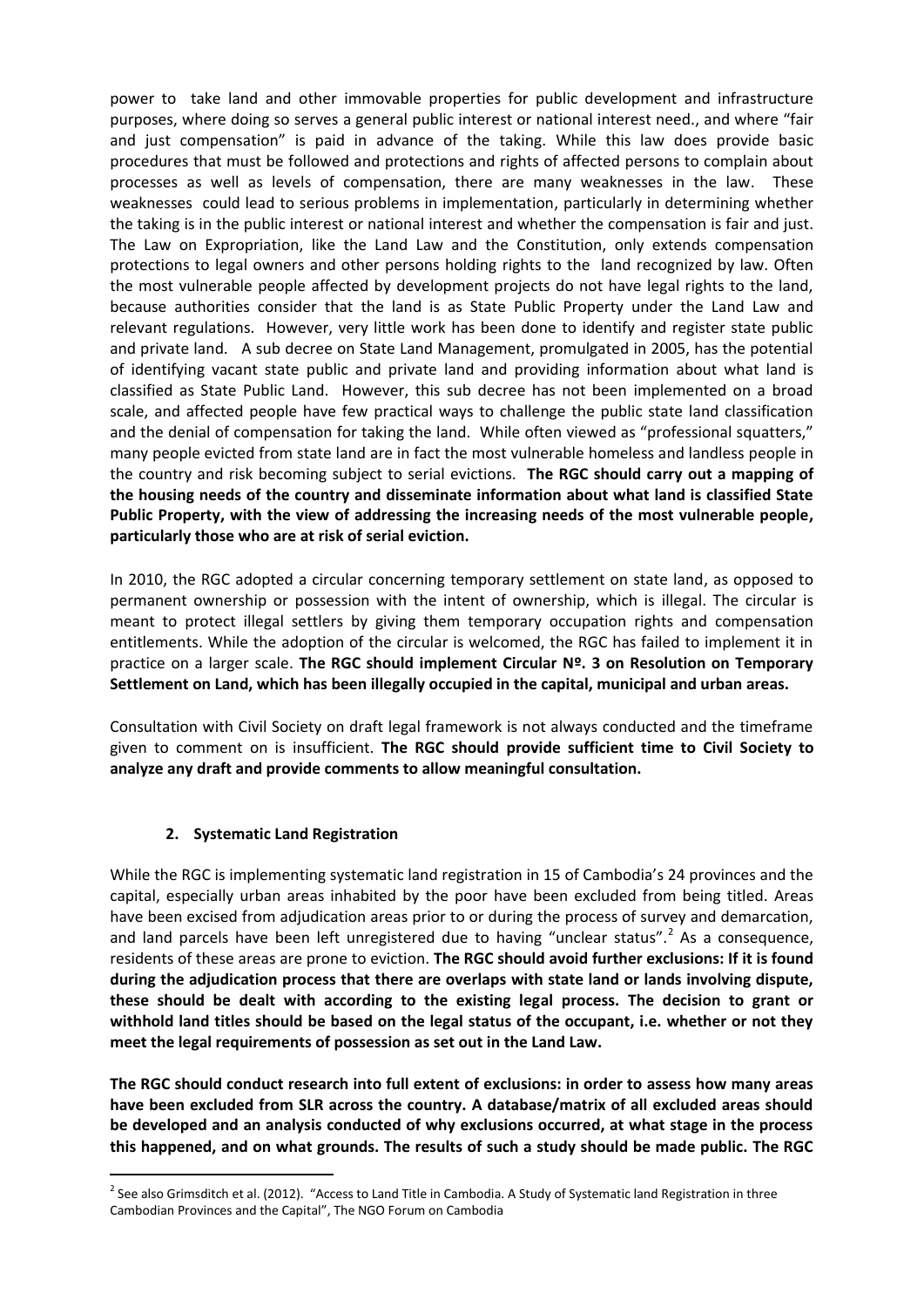**should develop an operational plan for dealing with exclusions: A plan could be put in place to return at the soonest possible time to conduct adjudication in those areas where exclusions were not legally justified. In order to ensure transparency and maintain public confidence in the system, this process should be open to scrutiny and efforts should be made to ensure that excluded areas are not once again omitted from SLR without clear legal justifications. The RGC should clarify under what circumstances the term 'unclear status' can be applied. In cases where land is claimed both by a private individual and by the state or a public authority it should be clarified whether the land should be recorded as being of 'unclear status' or 'disputed'. The RGC should increase transparency in the selection of adjudication areas: The process of identifying adjudication areas should be clarified and made more transparent. If an area is deemed not to be suitable for adjudication, this should be recorded and the reason made public in order to ensure that areas are not passed over without good reason.** 

## **3. Indigenous Peoples Rights a. Communal Land Registration**

The Land Law 2001 provides for communal land registration of indigenous community properties. Studies and identification of indigenous people across the country has not been fully completed yet. There is a lack of awareness-raising on the process of self-identification and registration of collective land, in particular, with indigenous communities in areas where self-identification has not been conducted. Participation and awareness from local authorities on identification of indigenous people is limited. The process of provision of indigenous identity by the Royal Government is slow. The priority of collective land registration is determined after registration of private land. The overall process of communal land registration is slow. The procedures for communal land registration are complicated and require good cooperation amongst all involved Ministries such as MoI, MoRD and MLMUPC. However, up to June 2013, 8 indigenous communities have received a communal land title. Due to the lengthy process in communal land registration, more measures are required to protect indigenous lands prior to registration. In this regard, we welcome the issuance of the interministerial Circular Nº 001-Nº 004, 31 May 2011 banning land transactions on indigenous lands as an interim protection measure. However the circular excludes areas"that the Royal Government has agreed in principle for investment or development – prior to [these] measures com[ing] into effect". Investment or development in these areas potentially negatively affects indigenous peoples' rights and livelihoods. In addition, the circular aims at interim protection only of indigenous communities who have already requested collective titling. Interim protection for indigenous land can only be achieved by interim protection of indigenous peoples' land for all communities that are predominantly indigenous, regardless of whether or not they are registered. Applying interim protection only to registered communities disregards international standards of respect for selfdetermination, which is a cornerstone of the UN International Declaration on the Rights of Indigenous Peoples. Based on the Directive 01<sup>3</sup>, the RGC also implemented a "new titling scheme' to grant individual land titles to 470000 households on 1.8 million ha, living in ELC and forest concession areas as well as on state public land. The new titling scheme has been implemented until June 2013 and it is expected that it will resume after the general election on July 28, 2013. It has also been implemented in areas inhabited by indigenous people (IPs), and reports from the ground<sup>4</sup> reveal the new titling schemes negative impacts to indigenous peoples. Villagers reported of being pressured to accept private titles and of being forced to decide whether to accept them without adequate time for consideration, thus creating division within communities. Villagers were reportedly told that if they do not accept private titles they will receive nothing at all, and authorities declared that in such case

-

 $^3$  Directive 01 on Measure to Strengthen and Foster Effectiveness of ELC Management, dated 07 May 2012 (Khmer version), available at http://mlmupc.gov.kh/?page=detail&menu1=118&ctype=article&id=118&lg=kh

<sup>&</sup>lt;sup>4</sup> Rabe, Alison (2013). Directive 01BB in Ratanakiri Province, Cambodia, Issues and impacts of private land titling in indigenous communities.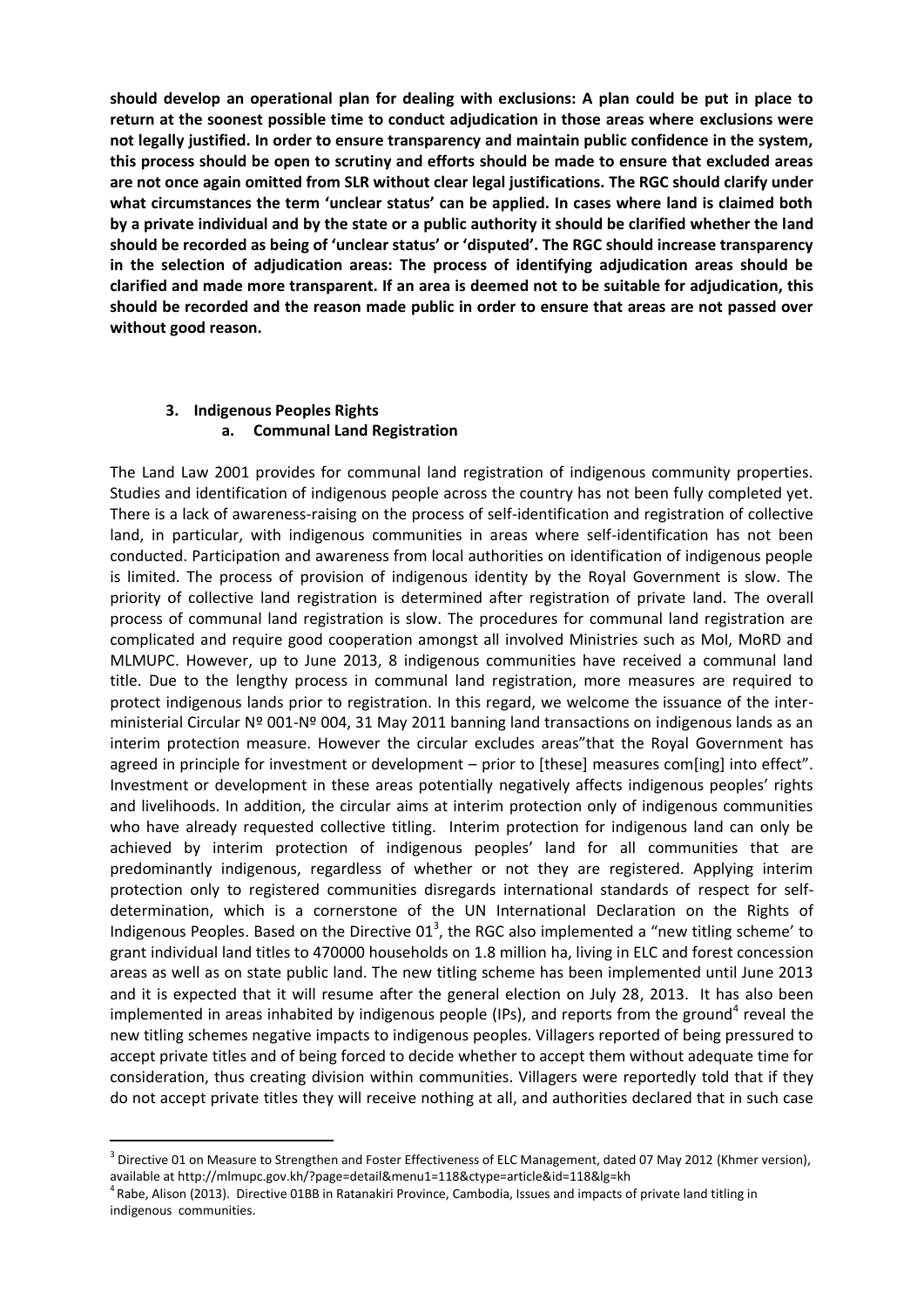any disputes would not be resolved for villagers. Overall, the new titling scheme appears to undermine indigenous communities' right to communal land titles. The RGCs Instruction 15<sup>5</sup> states that he volunteers should demarcate the IPs communal land and that only the regulations of communal land titling should apply to IPs who successfully achieved -or are in the process of doing so- the registration as a legal entity with the Ministry of Interior (MoI), which is a prerequisite for receiving a communal land title. However, Instruction Nº 15 had been overruled by Instruction Nº 20 which postponed communal land titling. Furthermore, it does not include IP communities who have not entered the CLT process yet. **The RGC should establish a General Secretariat as one-window service body both provincial and national level to expedite collective land registration for indigenous communities in full respect off indigenous tradition and culture with regard to customary land use, concept to land and territory, sustainability of the right to use land and natural resources, and to maintain indigenous people's traditions and customs. The RGC should enforce existing provisions to protect indigenous peoples land in the interim. The Royal Government needs to ensure that the implementation officials, youth, and local authorities of Directive 01 does not jeopardize the right of IP communities to receive a communal land title, regardless of having achieved any prerequisite steps in the Communal land titling process.** 

## **b. Livelihoods, Tradition and Culture**

Indigenous people are especially vulnerable to the impacts of infrastructure developments, land and mining concessions and hydropower dam construction. The Lower Sesan 2 Hydropower Dam Development Project has been considered by the government as a project that can generate a lot of power among other hydropower dams in Cambodia. At the same time, it is expected that the project, if carried out, yields negative impact the livelihoods, occupations, farmland, crops, properties, education, religion, health tradition, of the people in the project area, especially indigenous people. Village infrastructures and natural resources will be destroyed.<sup>6</sup> The RGC should consult process with **indigenous peoples based on the principles of "Free, Prior and Informed Consent" before implementing any infrastructure or development project on indigenous peoples' lands. The RGC needs to ensure that Environmental and Social Impact Assessments are conducted based on international standards prior implementing development projects. The monitoring of land transactions in areas inhabited by indigenous peoples needs to be enhanced, and a moratorium on land sales in those areas should be installed. The RGC should adopt the Law on Access to Information in order to enhance participation and the right to decision making on national development. The RGC should respect and recognize the traditions and culture which assures indigenous people's rights and maintains their traditions and customs. The RGC should ratify the ILO convention 169. The RGC should protect, respect and fulfill the United Nations Declaration on the Rights of Indigenous Peoples (UNDRIP).** 

#### **4. Forced Evictions:**

-

Forced evictions are a longstanding and serious problem in Cambodia, occurring in both in rural and urban areas. This problem is exacerbated by the RGC's failure to respect both international and national law on forced evictions. Opaque long-term land leases and economic land concessions to private companies, in combination with the RGC's taking of land for large-scale, development project, have resulted in an increasing number of forced evictions. In 2011 alone, at least 60,000

<sup>&</sup>lt;sup>5</sup> Instruction Nº 15 on the implementation of the Royal Government's Directive Nº. 01 BorBor, dated 07 May 2012 on the strengthening and increasing the effective management of Economic land concession in areas of indigenous communities; evergreen forest, semi-evergreen forest, dense forest; and in areas of national defense bases and historical and cultural heritage sites, Supreme Council of State Reform, Council for Land Policy, Phnom Penh, 04 July 2012 (unofficial UNOCHCR translation)

 $^6$  The NGO Forum on Cambodia (2012), Lower Sesan 2 Hydropower Dam: Current Livelihoods of Local Communities (A Baseline Study). Available at<http://www.ngoforum.org.kh/eng/enallpublication.php>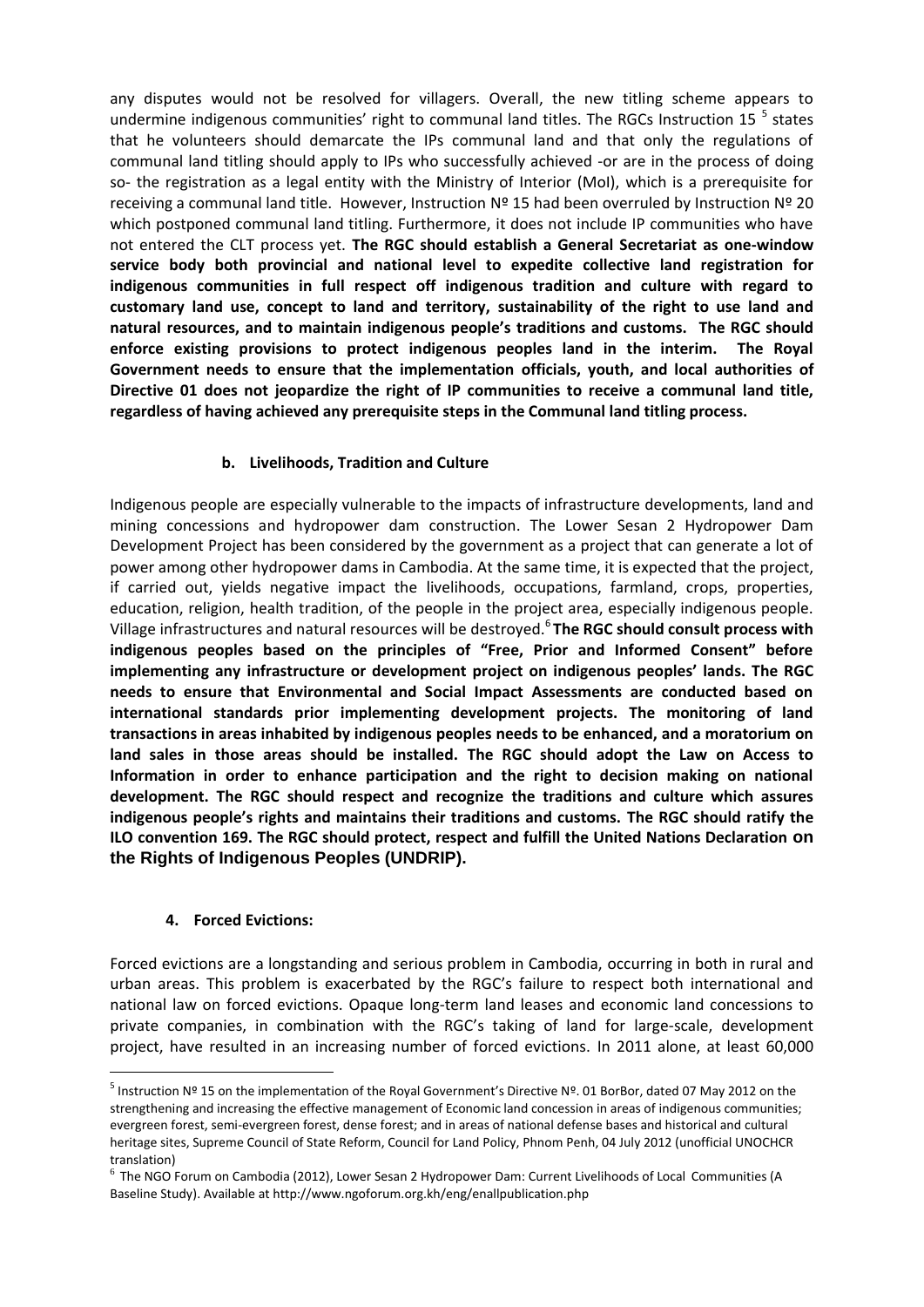people were evicted from 127 communities. The RGC seems to favour private companies over its citizens, leaving Cambodian people without adequate legal protection. For example, in January 2012, 300 homes were demolished by private security guards and police in the Borei Keila community contrary to a 2004 agreement with the Phan Imex Company to develop ten buildings for the affected residents. These evictees were not even given an opportunity to save their belongings. Unfortunately, the experience of the Borei Keila community does not represent an isolated incident, but is rather reflective of the eviction experience of many communities across Cambodia. Especially problematic is the RGC's tendency to justify forced evictions in terms of a public interest in using regional and international aid for infrastructure development. Airport expansion and upgrading.<sup>7</sup> dam construction, and railway rehabilitation<sup>8</sup> and construction<sup>9</sup> are just some of the infrastructure projects endorsed by the RGC in the name of development, which adversely affect Cambodia's poor.**The RGC must protect its citizens from forced evictions until mechanisms are in place, which ensure that the companies and development organizations involved in infrastructure projects respect citizens' proprietary claims and human rights. The RGC must ensure that forced evictions are no longer practiced and that the Companies respects the citizens' land rights.**

Communities are often not fully aware of their rights; the eviction process or the compensation they should be awarded, in spite of the 2001 Land Law's guarantee of a fair market price upon eviction, only where eviction is necessary for the betterment of the public interest. The continuation of the use of forced eviction in Cambodia is a clear failure and disrespect of the commitment taken at the UPR session in 2009.**The RGC should inform and educate the communities on their land rights.** 

In May 2012, Prime Minister Hun Sen announced a moratorium on controversial economic land concessions (ELCs) (also called Directive 01)<sup>10</sup>, and stated that those ELCs which do not "*comply with applicable procedures and contracts, by logging without developing the ELC,* […] *encroaching on lands of citizens or communities*" and thus contributing to human rights violations could result in the concession being cancelled. However, after the moratorium a number of additional ELCs have been granted by the RGC  $^{11}$  and only from beginning of 2013 the granting of ELCs has seized. No public information is available on how many ELCs have been cancelled  $^{12}$  and the effect of this order has not yet been seen, economic land concessions are still a root cause of forced evictions and land disputes in Cambodia. In 2011, 25.7% or 73 cases of ongoing recorded 284 land disputes were attributable to ELCs and 62.2% of all disputes have occurred over agricultural land.<sup>13</sup> Moreover there was no clear moratorium on evictions. **The RGC should cease all forced evictions and introduce a moratorium on** 

 $^8$ The ADB and AusAID are working in partnership with the RGC to rehabilitate Cambodia's railway line. At least 4164 families live alongside the dilapidated tracks and over 1200 families will be relocated by the project's conclusion. Australia's Toll Holdings and Cambodia's Royal Group have been granted a 30-year concession to operate the refurbished railways. Affected households in the provinces of Sihanoukville, Phnom Penh, Battambang and Poipet have filed a complaint with the ADB's Compliance Review Panel (CRP) regarding the serious harms they have suffered, including impoverishment.  $^9$  Cambodia's valuable iron-ore deposits in the northern district of Rovieng are slated for a USD 11.2 billion railway construction project by the Cambodia Iron & Steel Mining Industry Group and China Major Bridge Engineering, itself a subsidiary of the Chinese state-owned China Railway Group. .The proposed north-south railway will stretch for almost 405

-

<sup>&</sup>lt;sup>7</sup> Société Concessionnaire de l'Aéroport (SCA), a joint venture between Vinci Airports and Muhibbah Masteron Cambodia is implementing a mass redevelopment of Phnom Penh International Airport, financed by the World Bank Group's International Finance Corporation. Approximately 387 households living on the 6.3 hectares around the airport in the Thmor Korl, Prey Chisak and Kok Chambork villages have received eviction notices. 194 households of this total affected population filed a complaint with the SCA's Compliance Advisor Ombudsman mechanism, claiming possessory rights to the land, and demanding fair and just compensation should eviction be necessary.

km, linking the planned steel works in Preah Vihear to a newly constructed sea port in Koh Kong on the southwest coast. Based on the human rights track record in Cambodia resulting from large-scale development projects, the RGC should release the full details of the project and promote open consultation with the thousands of potentially affected households. <sup>10</sup> Directive 01 on Measure to Strengthen and Foster Effectiveness of ELC Management, dated 07 May 2012 (Khmer

version), available at http://mlmupc.gov.kh/?page=detail&menu1=118&ctype=article&id=118&lg=kh

<sup>&</sup>lt;sup>11</sup> According to ADHOC (ADHOC. (2013). A turning Point? Land, Housing and Natural Resources - Rights in Cambodia in 2012) 33 ELCs have been approved since the moratorium. Page 34, the royal gazette reports the granting of 15 new ELCs. 12 However, according to the royal gazette, 105 sub decrees were issued until the end of January 2013, excising land from ELCs, logging concessions, forest covered areas, protected and other areas

<sup>&</sup>lt;sup>13</sup> NGO Forum on Cambodia, Statistical Analyses of Land Disputes in Cambodia, 2011, Pg.18, 23 (forthcoming)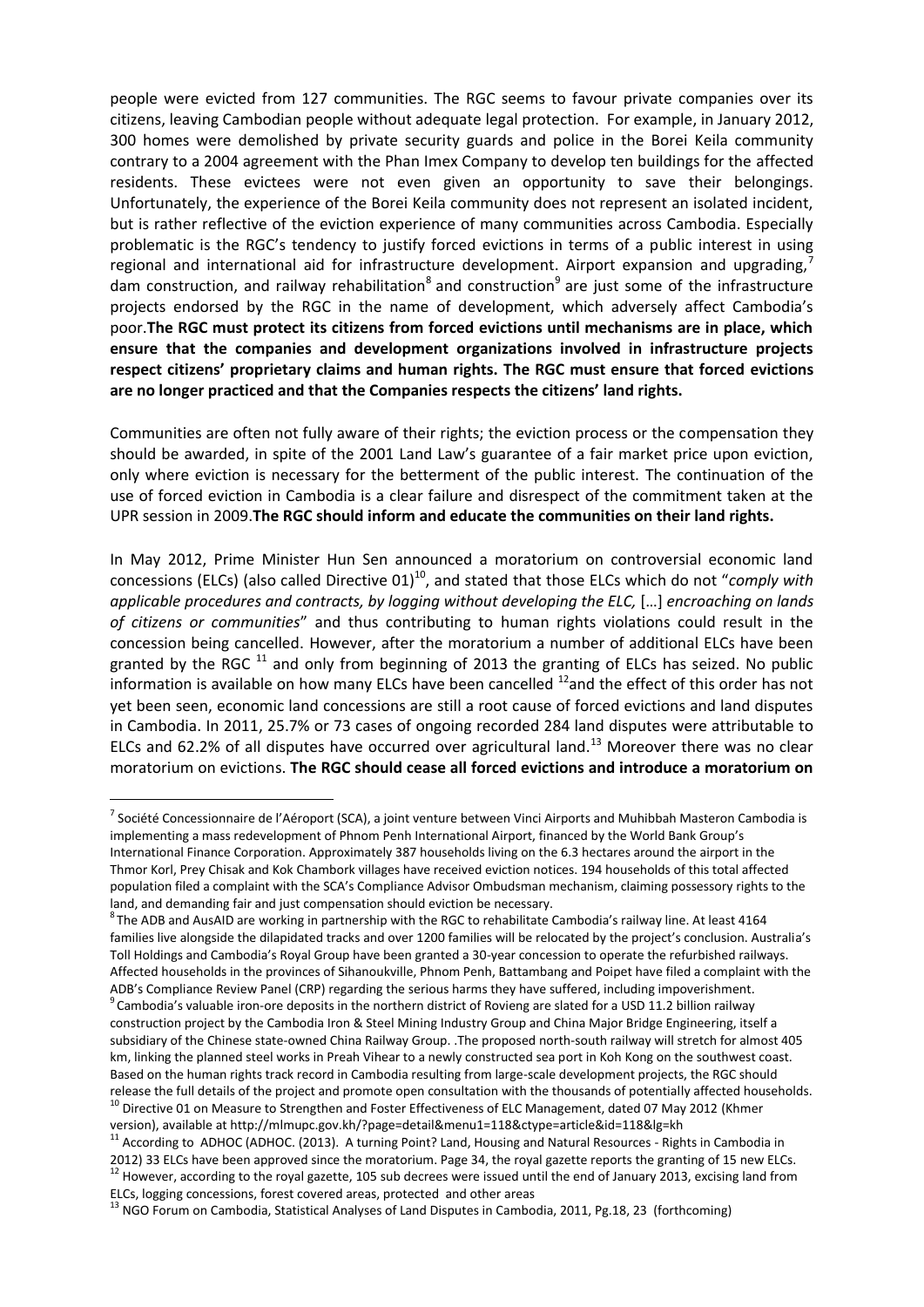**forced evictions in Cambodia until a transparent and accountable legal framework, and relevant policies are in place to ensure that evictions are conducted only in accordance with Cambodia's obligations under international human rights law.** 

Ample evidence exists that ELCs do not benefit of poor and vulnerable people and the overall Cambodian population. Instead, ELCs "are found to be a source of widespread, systematic human rights violations such as forced evictions and deprivation from right to adequate housing, access to land and right to food, contributing to environmental destruction". <sup>14</sup> The RGC should ensure that **the moratorium is converted into a permanent ban of ELCs in Cambodia.** 

## **5. Resettlement:**

-

In case of relocation, HRTF finds that most relocation sites fail to meet the international standards regarding adequate housing and resettlement sites infrastructure development. Authorities often relocate evicted communities to remote areas (for example, Borei Keila evictees were relocated at 50 km from Phnom Penh), limiting access to employment opportunities, schools and health care facilities. In addition, relocation areas often fail to provide access to clean water supplies and electricity. The housing itself is typically substandard and does not amount to proper shelter. **In relocation sites for evictees, the RGC should build basic electricity and water/sanitation infrastructure and provide public education, health and security services. Renowned international development consultant Michael Cernea gave the ADB recommendations on better resettlement strategies, which supports the HRTF's opinion that current practices are insufficient. The RGC should take steps to implement these recommendations, which target the elimination of risk of land-plot loss, the improvement of access to jobs for resettled citizens, the resolution of economic legacy issues and the restructuring of independent and internal monitoring mechanisms.**<sup>15</sup> **The RGC should provide public education, health and security services at relocation sites.** 

## **6. Land Dispute Resolution Mechanism**

Between 2007 and 2011, the number of unsolved land disputes has continued to increase. <sup>16</sup> Based on the available data for 2011, out of a total number of 284 ongoing land disputes<sup>17</sup>, 87 land dispute cases, or 31%, have gone through the resolution process and have either been fully resolved or partly resolved or the resolution process is on-going. Of the remaining 162 cases (57% of the total), have never been through any formal resolution process, despite complaints being raised to the authorities

<sup>&</sup>lt;sup>14</sup> Suria P. Subedi, A human rights analysis of economic and other land concessions in Cambodia (2012), Report of the Special Rapporteur on the situation of human rights in Cambodia**,** A/HRC/21/63/Add.1, Rev. 1, pp 46-53

<sup>&</sup>lt;sup>15</sup> The ADB has not disclosed Cernea's Report to the public, presumably due to its unfavourable evaluation of the railway project. The recommendations from this report, however, detail how a combination of legal, financial, educational and governmental changes are essential to rectifying the current human rights abuses. He places particular emphasis on the importance of census-taking among resettled peoples to reduce risk of land-plot loss to moneylenders and other institutions by preempting unlawful evictions. With regards to income recovery, Cernea recommends that the ADB complete an empirical evaluation of the real income effect of resettlement, that the Inter-ministerial Resettlement Committee (IRC) offer incentives to small or mid-size entrepreneurs to install enterprises in surplus land around new sites, and that the RGC strategize a substantive shift to training for higher-level professional skills. The report highlights that a mid-term Resettlement Audit should be completed during the project's life to remedy economic legacy issues. Lastly, to improve the organization of independent and internal monitoring, Cernea recommends that: conflicts of interests should be eliminated; a small Independent Monitoring Panel be appointed with expertise in different areas; a monitoring unit within the IRC be created; the ADB streamline all four stages of its Grievance Redress Mechanism into a single avenue; the ADB and AusAID increase funding for training of domestic resettlement staff; family budgets of affected residents be conducted; and a study tour to China be undertaken to learn about planning, designing, resourcing and evaluating resettlement. <sup>16</sup> The NGO Forum on Cambodia. (in press). Statistical Analysis of Land Disputes in Cambodia, 2011. Phnom Penh: The NGO

Forum on Cambodia (NGOF).<br><sup>17</sup>-The NGO Forums database only records land dispute cases that involve 5 households or more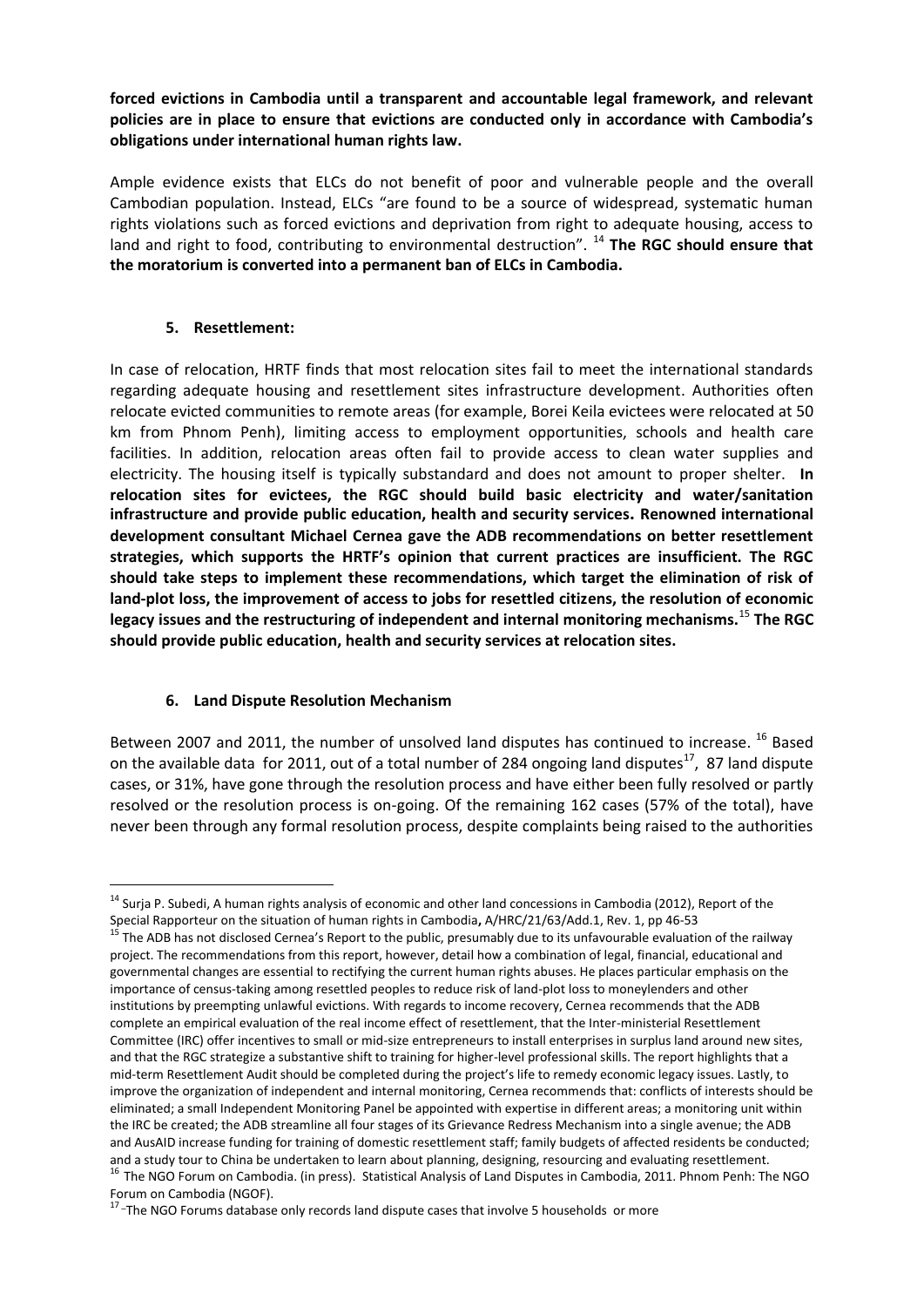or courts. Out of the 87 land dispute cases which entered a dispute resolution, only 40 cases recorded as fully resolved by November 2011.

**The RGC should conduct a comprehensive assessment of the dispute resolution mechanisms. The RGC should strengthen the existing dispute resolution mechanisms such the Cadastral Commission, the National Authority for Land Dispute Resolution and the judiciary.** 

## **7. Work with Special Rapporteur**

During the period between 2009 and 2013, the RGC generally responded well to requests for country visits from the United Nations Special Rapporteur for Human Rights, Mr. Surya Subedi. Several countries reports could have been produced from these visits regarding human rights abuses related to land and housing; however the RGC will not accept such findings. The relationship between the RGC and the special rapporteur seems to deteriorating rather than improving, with Prime Minister Hun Sen refusing to meet Mr. Subedi during his visit in 2012. **The RGC should accept the recommendations of the special rapporteur and work closely and openly with him.**